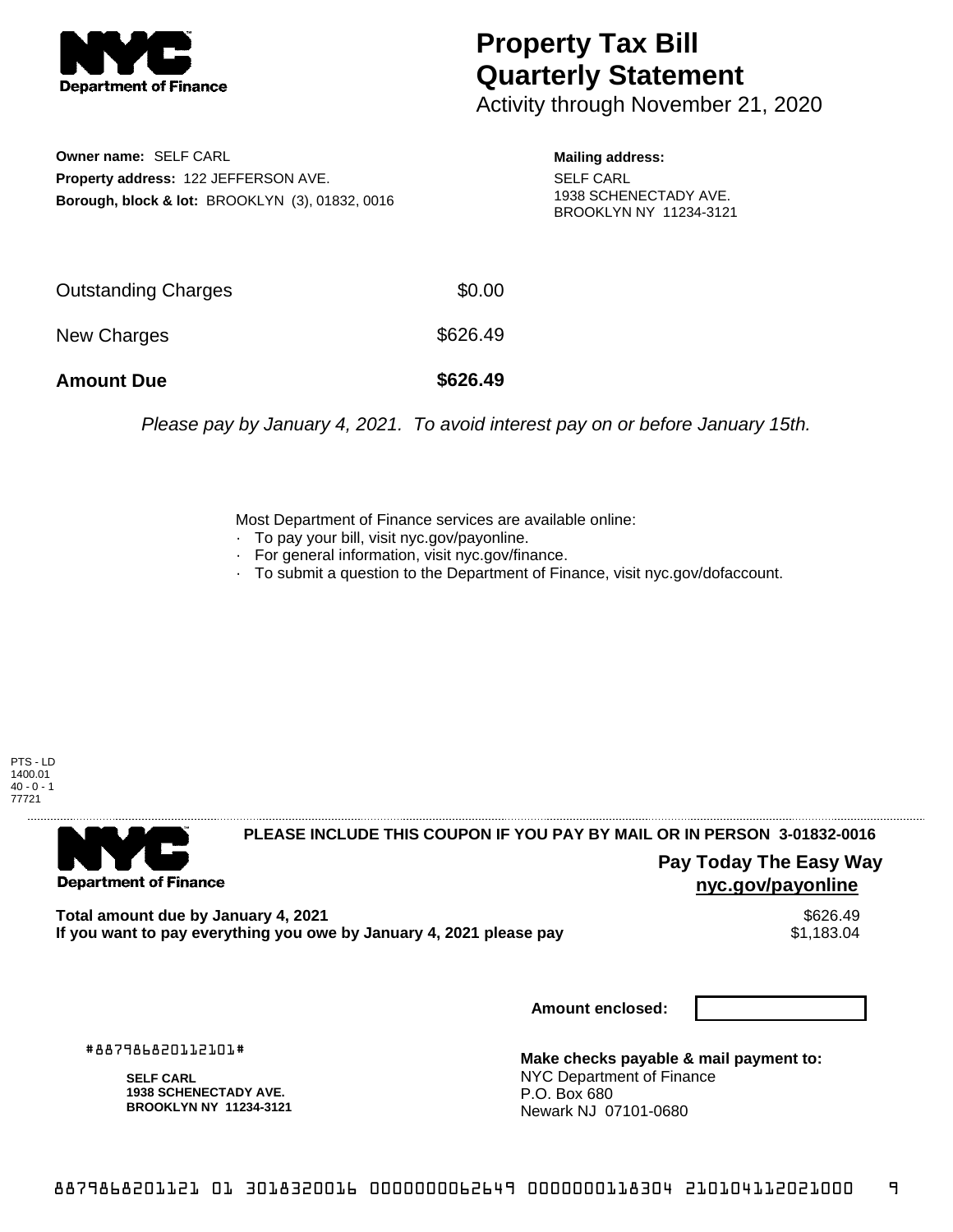

| <b>Previous Charges</b>                                             |                      |            | Amount               |
|---------------------------------------------------------------------|----------------------|------------|----------------------|
| Total previous charges including interest and payments              |                      |            | \$0.00               |
| <b>Current Charges</b>                                              | <b>Activity Date</b> | Due Date   | Amount               |
| Finance-Property Tax<br>Adopted Tax Rate                            |                      | 01/01/2021 | \$565.83<br>$$-7.38$ |
| Health-Extermination- Chg                                           |                      | 01/01/2021 | \$62.50              |
| <b>Health-Extermination-Tax</b>                                     |                      | 01/01/2021 | \$5.54               |
| <b>Total current charges</b>                                        |                      |            | \$626.49             |
| <b>Tax Year Charges Remaining</b>                                   | <b>Activity Date</b> | Due Date   | <b>Amount</b>        |
| Finance-Property Tax<br><b>Adopted Tax Rate</b>                     |                      | 04/01/2021 | \$565.83<br>$$-7.38$ |
| Total tax year charges remaining                                    |                      |            | \$558.45             |
| If you want to pay everything you owe by January 4, 2021 please pay |                      | \$1,183.04 |                      |
| If you pay everything you owe by January 4, 2021, you would save:   |                      |            | \$1.90               |

## **Home banking payment instructions:**

- 1. **Log** into your bank or online bill pay website.
- 2. **Add** the new payee: NYC DOF Property Tax. Enter your account number, which is your boro, block and lot, as it appears here: 3-01832-0016 . You may also need to enter the address for the Department of Finance. The address is P.O. Box 680, Newark NJ 07101-0680.
- 3. **Schedule** your online payment using your checking or savings account.

## **Did Your Mailing Address Change?** If so, please visit us at **nyc.gov/changemailingaddress** or call **311.**

When you provide a check as payment, you authorize us either to use information from your check to make a one-time electronic fund transfer from your account or to process the payment as a check transaction.